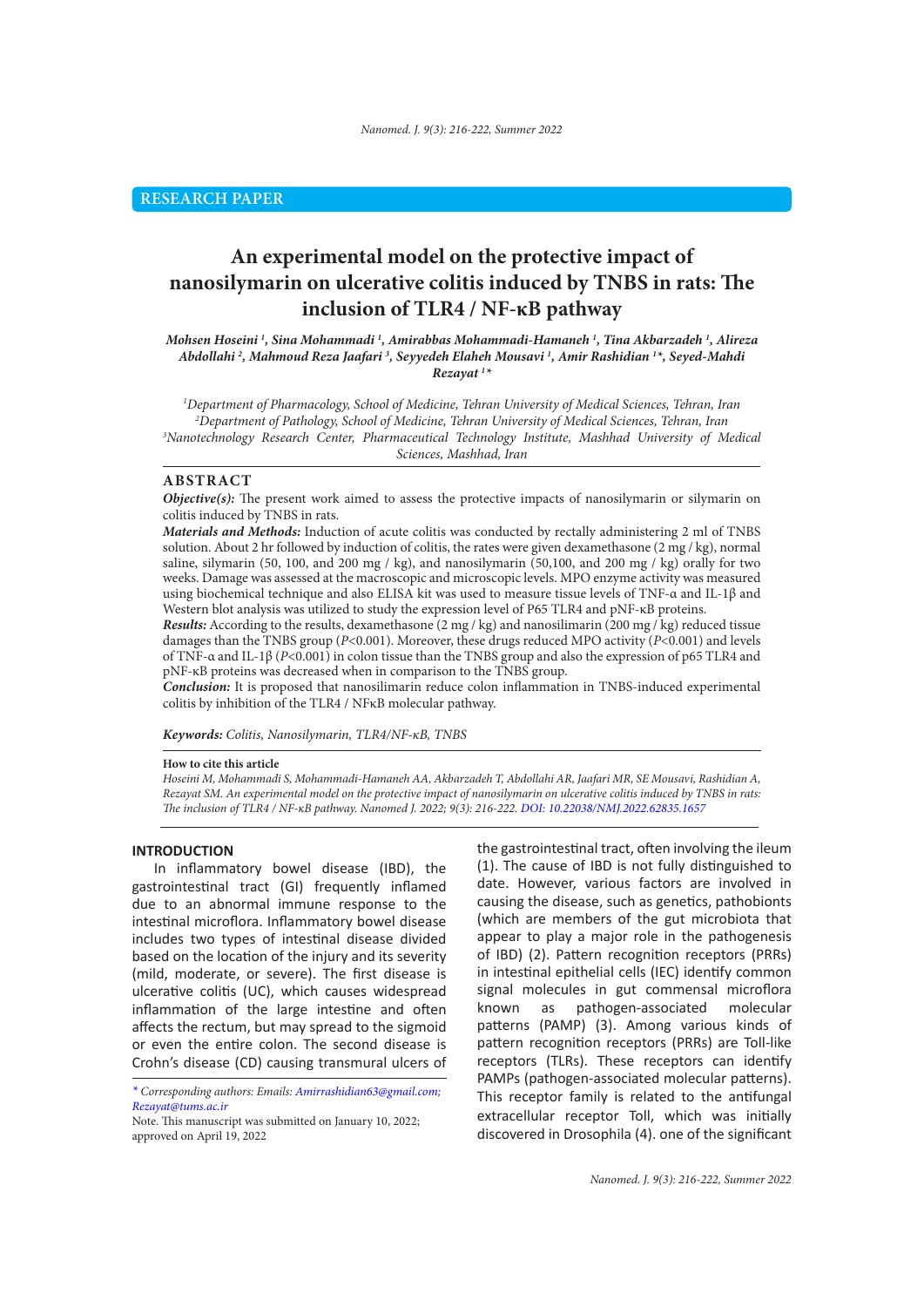isoform of the TLR family in mammals is TLR4 that is a critical for detecting different PAMPs like bacterial lipopolysaccharide (LPS) (5). Many ligands such as LPS, some viral proteins, polysaccharides, low-density lipoproteins and heat shock proteins activate this receptor (6). After the activation of TLR4 by PAMPs in the intestine, a conformational change and dimerization has occurred followed by recruiting the myeloid differentiation primary response gene 88 (MyD88) that lead to NF-κB p65 activation and the generation of inflammatory cytokines for instance TNF-α and chemokines (7). As a result, colitis is related to an excessive stimulation of the TLR4/NF-κB signaling pathway (8). Milk thistle gets its name from the white veins that run across its big, thorny leaves. The plant's seeds are used to extract silymarin, one of the active compounds in milk thistle. Antioxidant properties are thought to be present in silymarin. Oral capsules, tablets, and liquid extracts of milk thistle are available. The supplement is mostly used to treat liver problems. silymarin has been proven to have anti-inflammatory activities (9). Nanosilymarin is a silymarin derived product registered as (Sinalive®) as an oral softgel by Nanotechnology Research Center of Mashhad University of Medical Sciences, Mashhad, Iran (IRC:1228225765). Nanosilymarin soft gels contain 80 mg of silymarin in nanomicelle form. Silymarin has a hydrophobic nature and therefore has low oral absorption and bioavailability. Furthermore, a study has revealed greater bioavailability and efficacy of nanosilymarin compared to silymarin powder (10, 11). The goal of this study was to see if nano-silymarin possesses anti-inflammatory effects by inhibiting the TLR4-connected NF-κB signaling pathway in TNBS-induced rat colitis.

## **METHODS AND MATERIALS**

## *Chemicals*

Hexadecyl trimethyl-ammonium bromide (HTAB) and TNBS and O-dianisidine dihydrochloride were bought from Sigma Chemical Co (St Louis, MO). Diethyl ether and formalin solution 35% w/w were bought form Merck (Darmstadt, Germany). Nanosilymarin (Sinalive®) was provided as a present from Nanotechnology Research Center of Mashhad University of Medical Sciences, Mashhad, Iran.

## *Animals handling and hosting*

54 furnished male Wistar rats with the weight of 180± 220 g were achieved from the Animal Center of Pharmacology Department, Medicine School, Tehran University of Medical Sciences, Tehran, Iran. The rats were kept in a controlled environmental situation. Their cages are made of ordinary polycarbonate and the animals were kept at the temperature of 20 to 23 degrees Celsius and relative humidity of 50 to 60 percent. The day / night cycle (12 hr/ 12 hr), as well as free access to tap water and chow pellets in standard plastic bottles was given. The ''Principles of Laboratory Animal Care" were followed in all animal research. (Publication by NIH 82-23, and revised in 1985 and implemented further in 1996). Moreover, the tests were certificated by Tehran University of Medical Sciences ethical committee, number (55-66-02), 30 Sep 2020.

#### *Experimental colitis induction*

In a nutshell, the rats were fasted for 24 hr before to colitis induction, although they had unrestricted access to tap water. Diethyl ether was used to gently to anesthetize rats during the experiment. Then, we used 8 cm flexible plastic catheter with a 2 mm outer diameter to insert 2 mL of diluted TNBS solution into the rectum.

#### *Experimental design*

54 adult rats were classified into 9 groups which were 6 rats in each group: (It is noteworthy that the rats were selected randomly). The control group: without colitis induction and only received 0.2% tween80 in normal saline daily. The TNBS group: with colitis induction by using TNBS but was not treated and only received 0.2% tween80 in normal saline daily. The dexamethasone group: with colitis induction by using TNBS and also was treated by receiving dexamethasone at a dose of 2 mg / kg daily. The silymarin 50 group: with colitis induction by using TNBS and also was treated by receiving silymarin at a 50 mg / kg dose daily.

The silymarin 100 group: with colitis induction by using TNBS and also was treated by receiving silymarin at a 100 mg / kg dose daily. The silymarin 200 group: with colitis induction by using TNBS and also was treated by receiving silymarin at a dose of 200 mg / kg daily. The nano-silymarin 50 group: with colitis induction by using TNBS and also was treated by receiving nano-silymarin at a 50 mg / kg dose daily. The nano-silymarin 100 group: with colitis induction by using TNBS and also was treated by receiving nano-silymarin at a dose of 100 mg / kg daily.

The nano-silymarin 200 group: with colitis induction by using TNBS and also was treated by receiving nano-silymarin at a dose of 200 mg / kg daily.

On the first day Colitis induction was done and cures were continued for one week after that. The rats were cured with normal saline, sylimarin, nanosilymarin, and dexamethasone by oral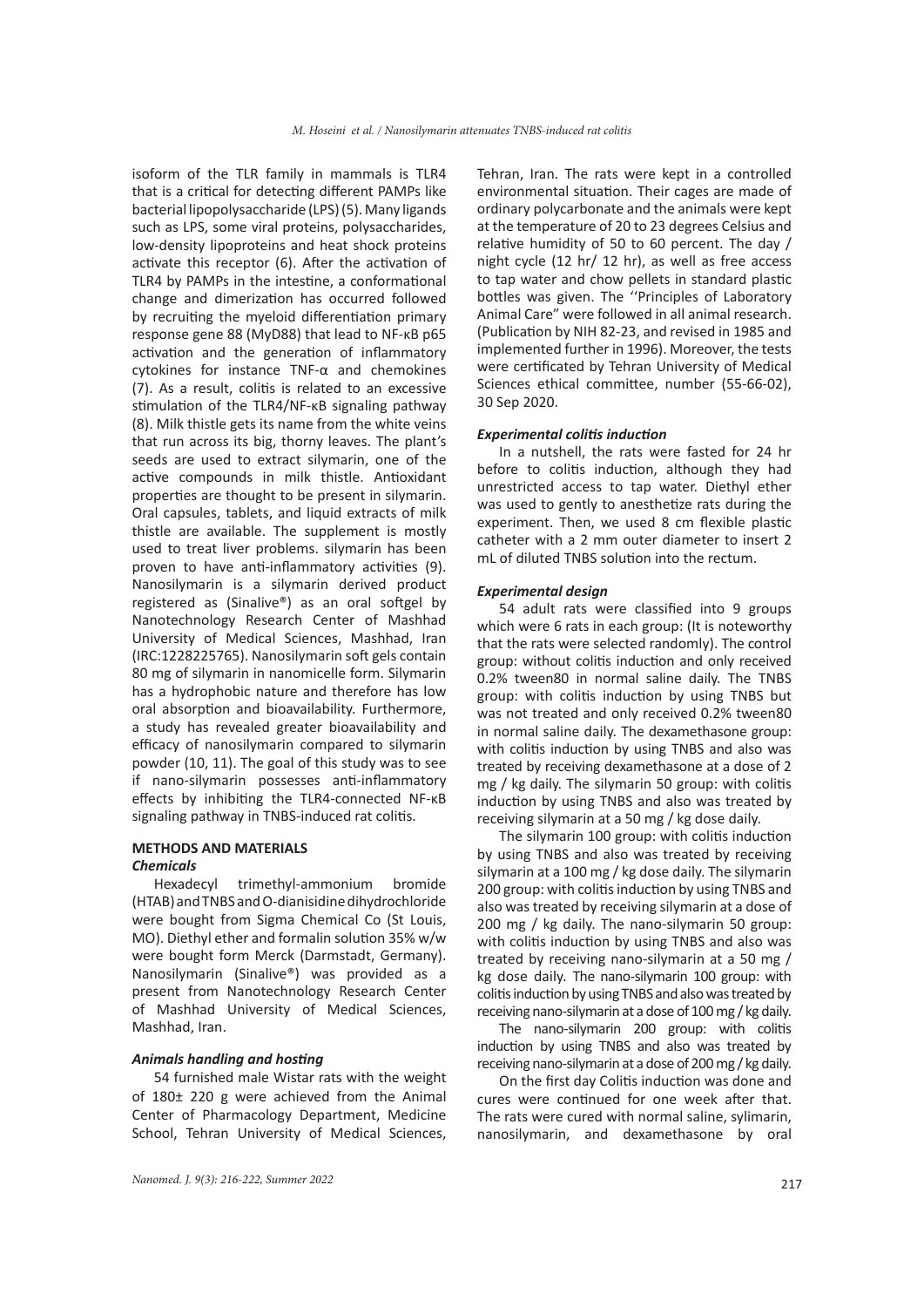gavage. The silymarin and nanosilymarin doses were selected based on the former work (12).

#### *Evaluation of macroscopic damage*

Animal's scarification was done by  $CO<sub>2</sub>$  tank 24 hr later the last cure. The colon's last 8 cm was ruptured, longitudinally opened, and cleaned by ice cold normal saline. An observer who was not informed of the therapy graded the macroscopic damage appearance using the following scale:  $0 =$  without any macroscopic change, 1 for only erythema of mucosa, 2 for mild mucosal edema, slight erosion, or slight bleeding, 3 for moderate edema, bleeding erosions or ulcers and 4 for severe ulceration, edema, erosions, and tissue necrosis (13). A surgical transparent tape was used to measure the ulcer area, which was positioned on a bright and transparent sheet. The number of cells obscuring the ulcerated region of each specimen was tallied, and each cell on the tape had a 1 mm<sup>2</sup> area. Each tissue specimen's ulcer index was determined by multiplying the ulcer score by the ulcer area. The ulcer index was determined using the formula below. Ulcer area  $(cm<sup>2</sup>) +$ macroscopic damage score = Ulcer index. Tissue specimens were divided into two pieces, including one half preserved in 10% formalin for histology analysis. Liquid nitrogen was used for freezing of the remaining half of the tissue for biochemical, ELISA and western blot analysis.

#### *Assessing the histological score*

Paraffin wax was used to embedded dehydrated tissues and then processed, rupture into four µmthick slices, and tainted with hematoxylin and eosin (HE). Colonic segments were inspected for indications of inflammation by a histopathologist blinded to that therapy. On a scale of 1–5, the severity of inflammation was assessed (Table 1) (14).

#### *Western blot analysis*

Western blot (protein blot or immune blot) is a very powerful and important method for identifying proteins based on the initial antibody-antigen reaction. This technique consists of 5 steps:

Step 1: First the colon tissues segments were homogenized by using lysis buffer (20 mM Tris– HCl pH 8.0, 10 % glycerol, 1 % NP-40, 137 mM NaCl, 10 lg/ml aprotinin, 1 mM phenylmethyl sulfonyl fluoride, 0.5 mM sodium vanadate, and 1 lg/ml leupeptin). Then the laser solution was centrifuged at 4 ° C for 20 min using a 12,500 g centrifuge to collect the supernatant. Finally the supernatant was transferred to a fresh tube to be kept on ice or at -20 ° C. Total protein concentration was estimated utilizing Micro BCA method (Pierce, Rockford, IL, USA).

Step 2: At this stage, the gel was prepared first. After preparing the gel, the samples were heated with the sample buffer for 5 min at 100 ° C and then injected into the gel wells and electrophoresis was performed under reducing circumstances. Finally, after the completion of electrophoresis, SDS-PAGE electrophoresis was resolved equal quantities (100 µg) of protein from each sample.

Step 3: In the transfer step, the separated proteins on the gel were moved to PVDF paper continuously and wet.

Step 4: After the transfer step, PVDF membranes was placed in the blocker solution for one hour at 25° C. 5% non-fat dry milk and 0.1 percent Tween-20 in Tris-buffered saline were used for this purpose. PVDF membranes in solution of anti-NFκB p65 (1:200 dilution), anti β-actin (1:200 dilution) antibodies, and anti-TLR4 (1:1000 dilution) (Santa Cruz Biotechnology, USA) was placed on a shaker overnight at 4 ° C to incubate. The membrane was rinsed three times with TBST (Tris-buffered saline Tween-20) for 5 min. The PVDF membrane was immersed in goat antirabbit IgG horseradish peroxidase conjugated (1:10,000 dilution) antibody (Santa Cruz Biotechnology, USA) for 1 hr at room temperature to incubate. The membrane was rinsed with TBST three times for 5 min.

Step 5: Through Western blot detection system (WEST–ZOLR Plus, Intron Biotechnology, UK), antibodies on the membrane pursuant to the manufacturer's instructions were detected. Then the bands were visible on X-ray film (Thermo Scientific, USA). (Note that all of these steps were performed in the dark.) Quantity One 1-D analysis software (Bio-Rad, USA) was used to determine the density of protein bands.

#### *Evaluation of TNF-α and IL-1β levels in Colon tissue*

An enzyme-linked immunosorbent assay kit (ELISA) was utilized to evaluate TNF-α and IL-1β levels in colon tissue samples. (It should be noted that the evaluation was performed according to the instructions of the manufacturer (CUSABIO Technology LLC., USA)

In this method, first colorectal tissue samples were homogenized by using ice-cold potassium phosphate buffer (50 mmol/L, pH 6.0) comprising 0.5 percent hexadecyltrimethylammonium bromide. Then the samples were centrifuged for 20 min at 4 ° C. After centrifugation, the supernatants were gathered and kept at 80 ° C. Homogenized specimen supernatant was used for loading the wells precoated with anti-TNF-α monoclonal antibody for 2 hr. After that, for 2 hrs a horseradish peroxidase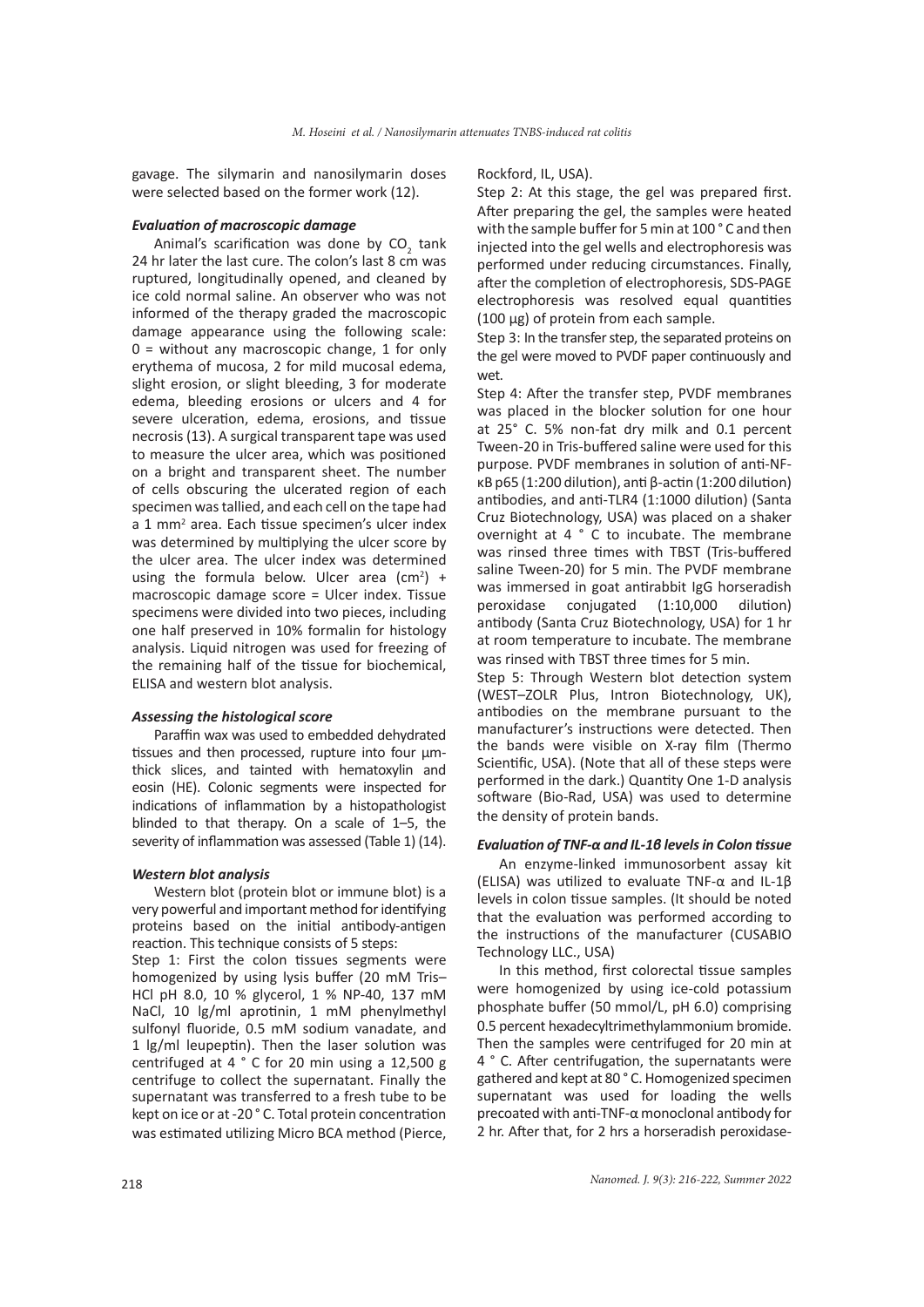conjugated secondary antibody was used, followed by 30 min of staining with chromogen substrate. Finally, the absorbance was determined at 450 nm.

## *Biochemical evaluation for MPO*

To determine myeloperoxidase (MPO) activity in tissues, the technique explained in previous works was used (15). A 0.1-g slice of colonic tissue was homogenized in potassium phosphate (1 ml) (pH = 6) comprising 5% HTAB in a polytron homogenizer ice bath. For 10 s, the homogenate was sonicated in an ice bath before freezing and thawed three times after adding the buffer to



Fig. 1. Effect of TNBS, dexamethasone (2 mg/kg), silymarin (50, 100, 200 mg/kg) and nanosilymarin (50, 100, 200 mg/kg) on ulcer index. Data are expressed as mean ± SEM (n = 6). &&&*P*< 0.001 compared with control group; \*\**P*<0.01, \*\*\**P*<0.001 compared with TNBS group



Fig. 2. Histopathological images of tissues in all groups. Hematoxylin and eosin were used to stain colon tissues. Magnifications: × 10. A Control. B TNBS. C Dexamethasone (2 mg/kg). D Silymarin (100 mg/kg). E Silymarin (200 mg/kg). F Nanosilymarin (100 mg/kg). G Nanosilymarin (200 mg/kg)

the final amount of 5 ml. Then, the homogenate was centrifuged for 15 min at 4 °C at 15,000 rpm. Utilizing phosphate buffer (pH =  $6$ , 50 mM), the supernatant (0.1 ml) was diluted to a final volume of 3 ml, which contains 0.0005 percent  $H_2O_2$ and 0.167 mg/ml odianisidine dihydrochloride. Ultimately, measuring the absorbance fluctuation of the solution was performed at 460 nm via a UV/VIS spectrophotometer (LSI Model Alfa-1502). In units per gramme of moist colonic tissue, myeloperoxidase activity was measured.

#### *Statistical analysis*

The data were analyzed utilizing GraphPad Prism (Ver.5.04). One-way analysis of variance (ANOVA) was used followed by Tukey's post hoc test for comparing differences between groups and *P*<0.05 was significant. The data were stated as mean ± SEM.

#### **RESULTS**

## *Nanosilymarin evaluation on Ulcer Index*

TNBS injection led to a remarkable increase in ulcer index (*P*<0.001) (Fig.1). Contrariwise, dexamethasone (2 mg/kg) and nanosilymarin (200 mg/kg) reduced ulcer index (*P*<0.001, *P*<0.01). Besides, silymarin (50, 100, 200 mg/kg) did not decrease ulcer index meaningfully.

## *Histologic evaluation of nanosilymarin*

Histopathologic images of all groups are presented in Figure 2. In control group mucosa, and other tissue layers such as muscularis propria, submucosal, and serosa were unscathed and no proof of inflammation was found; conversely, after intrarectal administration of TNBS, samples indicated intense injuries, necrosis, and penetration of inflammatory cells. Subsequent to the treatment with dexamethasone (2 mg/kg) and nanosilymarin (200 mg/kg), necrosis, ulceration and inflammatory cell infiltration of colon tissue was reduced. By contrast, silymarin (100 and 200 mg/kg) and nanosilymarin (100 mg/kg) did not improve TNBSinduced damages and necrosis.

## *Effects of nanoSilymarin on TLR-4 and pNF-κB p65 expression*

As shown in Fig, 3A, it was observed that TLR-4 and pNF-κB p65 had low expression in control group. However, accordance the colitis induction by manner of intrarectal injection of TNBS, the expression of pNF-κB p65 and TLR4 noticeably rose (*P*<0.001). Healing with dexamethasone (2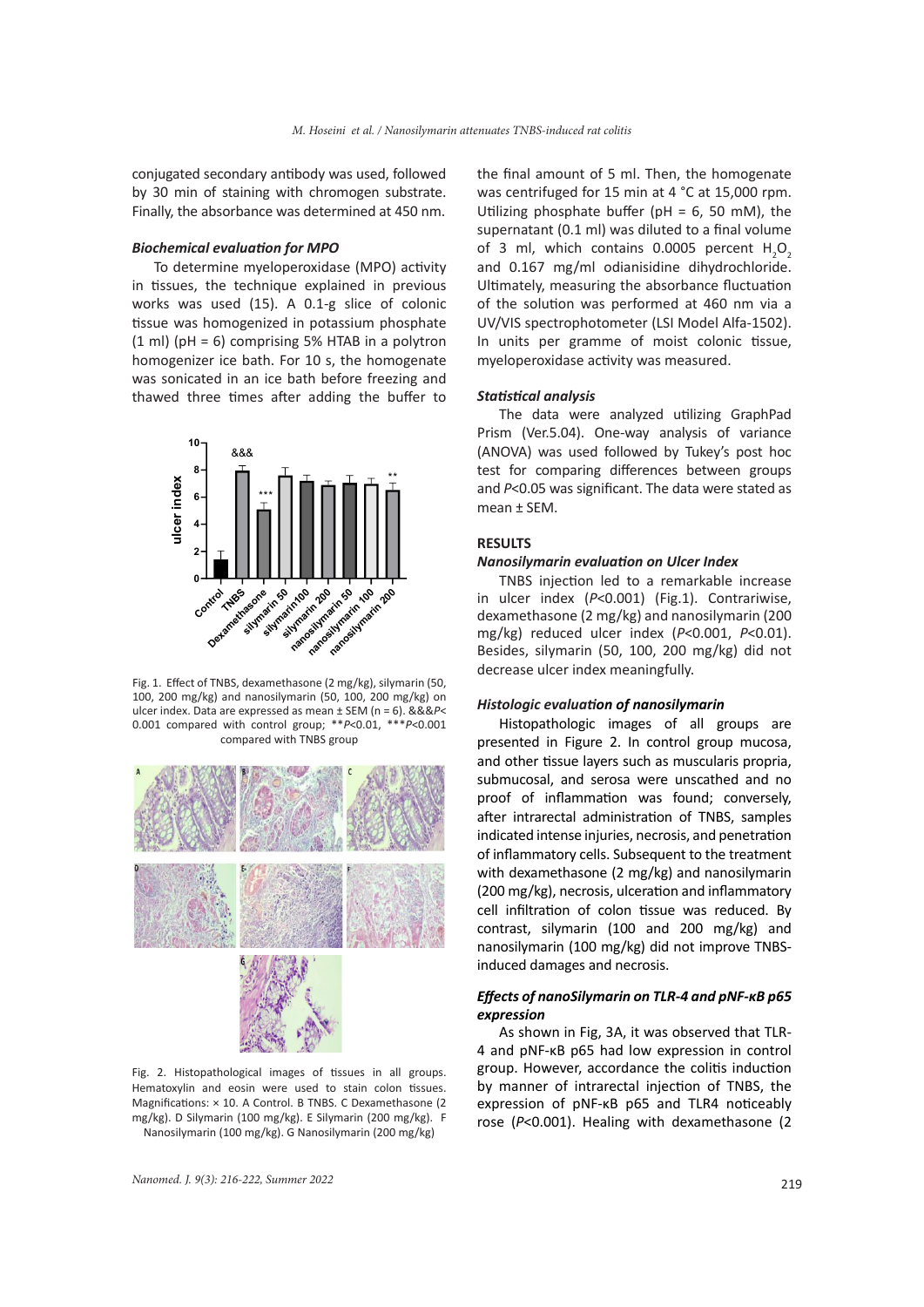mg/kg) and nanosilymarin (200 mg/kg) caused momentous reduction in the expression of pNFκB p65 and TLR4 (*P*<0.001 and *P*<0.01). However, treating with silymarin 200 mg/kg showed no reducing effects on the expression of pNF-κB p65 and TLR4 (Fig. 3).

## *Nanosilymarin reduced the level of TNF-α and IL-1β*

Figure 4 indicates the variations of TNF-α and IL-1β level after TNBS injection as well as after treatment with dexamethasone, silymarin 200mg/ kg and nanosilymarin 200mg/kg. The level of IL-1β and TNF-α noticeably increased later colitis induction (*P*< 0.001). On the contrary, treatment with dexamethasone (2 mg/kg) and nanosilymarin



Fig. 3. A Western blot pictures show TLR4 and pNF-κB p65 and β-actin expression in four groups. B Effect of dexamethasone (2 mg/kg) and silymarin (200 mg/kg) and nanosilymarin (200 mg/ kg) on TLR4 expression in colon tissue. Data are represented as mean  $\pm$  SEM (n = 6). &&&p < 0.001 compared to control group and \*\*\**P*<0.001 compared with TNBS group. C Effect of dexamethasone (2 mg/kg) and silymarin (200 mg/kg) and nanosilymarin (200 mg/kg) on pNF-κB p65 expression in colon tissue. Data are expressed as mean ± SEM (n = 6). &&&*P*<0.001 compared to control group and \*\**P*<0.001 compared with TNBS group



Fig. 4. Colonic tumor necrosis factor-alpha (TNF-α) and interleukin-1-beta (IL-1β) levels in rats with TNBS–induced colitis and relative treatments. Data are represented as mean ± SEM (n= 6). &&&*P*< 0.001 compared to control group. \**P*<0.05,

\*\**P*<0.01 and \*\*\**P*< 0.001 compared to TNBS group

(200 mg/kg) reduced TNF-α and IL-1β level (*P*< 0.01, *P*<0.05, and *P*< 0.001); however, administration of silymarin 200 mg/kg showed no impression on the level of TNF-α and IL-1β compared to TNBS group.

#### *Nanosilymarin reduced MPO level*

Evaluations represented that MPO activity noticeably was elevated later colitis induction in TNBS group compared to the control group (*P*< 0.001). In contrast, MPO activity prominently was decreased, following cure with dexamethasone (2 mg/kg) and nanosilymarin (200 mg/kg) (*P*< 0.01 and *P*< 0.001). silymarin 200 mg/kg did not decrease MPO activity in comparison to TNBS group (Fig. 5).

## **DISCUSSION**

According to the results, induction of colitis in rats by using TNBS rectal administration led to bleeding and necrosis in the colon tissue and macroscopic, microscopic lesions, and biochemical vicissitudes.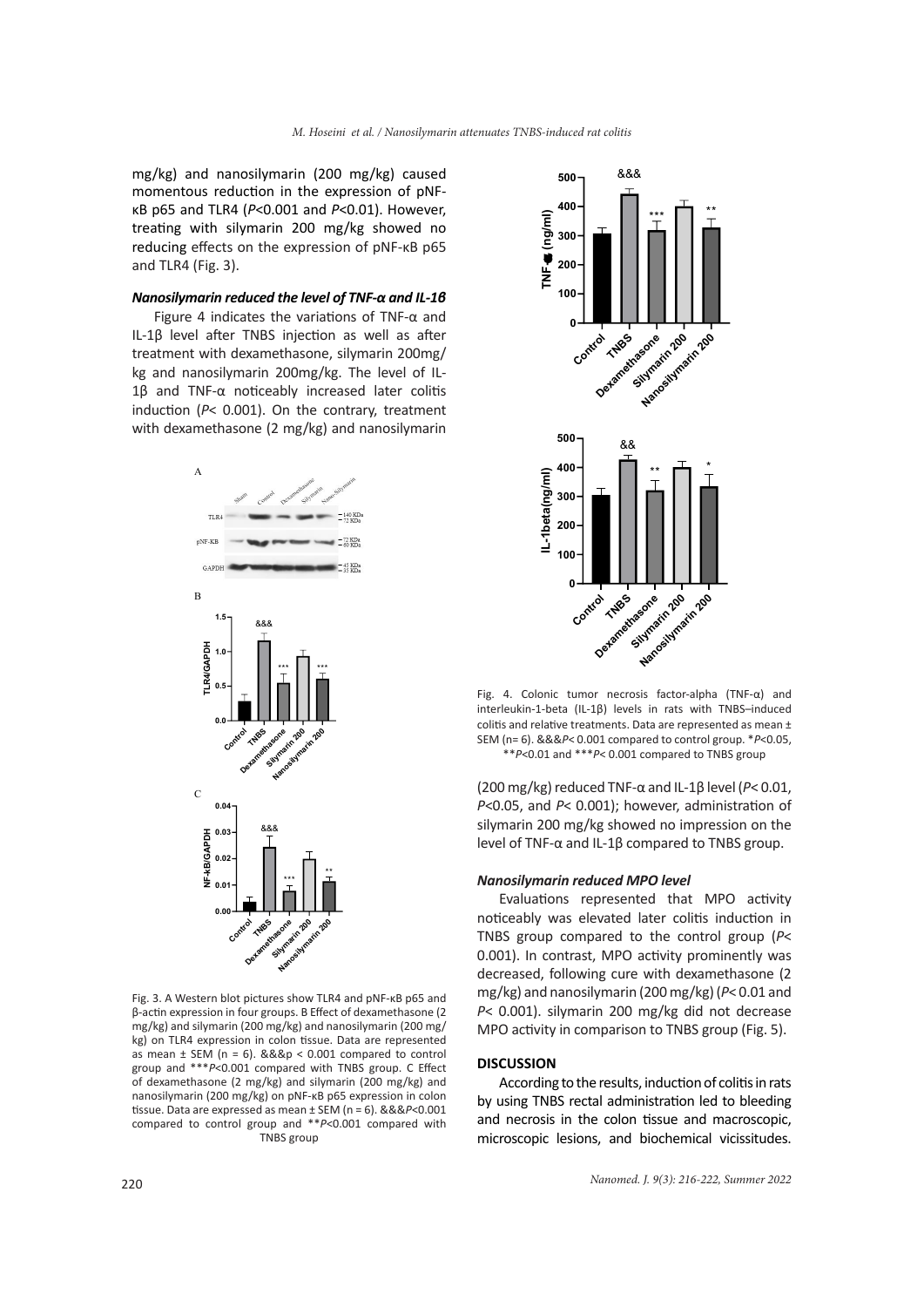

Fig. 5. Activity of MPO enzyme in animals with TNBS–induced colitis and relative treatments. Data are represented as mean ± SEM (n =6). &&&*P*< 0.001 compared to control group. \*\**P*< 0.01 and \*\*\**P*< 0.001 compared to TNBS group

Treatment of these rats with dexamethasone at a dose of 2 mg / kg or nanosilymarin at a dose of 200 mg / kg meaningfully reduced these lesions and biochemical vicissitudes. Induction of colitis enhanced tissue damage such as degeneration of goblet cells and infiltration of inflammatory cells. Conversely, cure with nanosilymarin and dexamethasone improves these lesions. TLR4 and pNF-κB p65 expressions, TNF-α and IL-1β levels, and the activity of MPO enzyme were also increased after TNBS injection, while treatment with nanosilymarin and dexamethasone resulted in reduction of those markers.

IBD is a group of diseases in which the intestines become inflamed for a variety of reasons. Ulcerative colitis (UC) and Crohn's disease (CD) are the most common ones. There are differences between the two diseases, including the location of the lesion and the type of inflammatory changes. In patients with CD, the site of inflammation may be anywhere in the gastrointestinal tract, from the mouth to the anus. Conversely, in the UC, the colon is usually the only place that is affected. However, in some people with UC, the last part of the small intestine called the ileum may also become inflamed (16).

TNBS (trinitrobenzene sulfonic acid) is used extensively to induce chronic and acute colitis in large intestine of rats. The colitis induced by this method has similar properties to human colitis. In this experiment, we used anal administration of TNBS to cause colitis in rats. When colitis is induced, damage occurs in mucosa and under mucosa, and this damage activates inflammatory mediators and TLR4/NF-κB signaling pathway (17).

In a leading study, TNBS (trinitrobenzene sulfonic acid) was used in order to the induction of colitis in the large intestine of rats, destroying the structure of rat colon tissue and causing the infiltration of inflammatory cells (neutrophils) and edema in colon tissues. On the other hand, nanosilymarin reduced histological symptoms such as reducing inflammation, edema and neutrophil infiltration.

There are several pathways involved in IBD pathogenesis. The TLR4 / NF-kB signaling pathway is one of them. TLR4 is a transmembrane protein (a member of the toll-like receptor family). Its activation leads to an NF-kB intracellular signaling pathway that produces inflammatory cytokines and activates the innate immune system. In this pathway, TLR4 first activates myeloid differentiation protein (MyD88), which is an adapter-activating molecule in the TLR signaling pathway. MyD88 then activates NF-κB transcription factor phosphorylation. The phosphorylated form of NF-κB (pNF-κB) is transported to the nucleus thus initiating the transcription of inflammatory cytokine genes like TNF-α, IL-1β and IL-6, which eventually leads to the onset or progression of IBD (2).

Studies show that NF-κB has an important role in IBD. NF-κB is highly activated during disease, as can be seen in rat colitis model. NF-κB has a family of five members, such as p50 and p65. These proteins are homo and heterodimers, in most cells p50 / p65 heterodimer is the main NF-κB complex. If there is not any inflammatory situation, it is inactivated inside cytoplasm p50 / p65 and forms a ternary complex with inhibitory protein IκBα. IκBα inhibitor protein is phosphorylated by enzyme IκB kinase when inflammatory stimulated. With this event, NFκB p50 / p65 enters nucleus and binds to specific sequences in gene promoter and activates gene transcription. As a result, NF-κB signaling pathway is a dominant mechanism for regulating inflammatory responses by controlling transcription of genes. Therefore, for IBD, activation of NF-κB signaling pathway is very important and inactivation of this pathway reduces inflammation, as well as many drugs such as Sulfasalazine, infliximab that treat IBD (18, 19). Treatment with nanosilymarin resulted in reduction of pNF-κB p65, and TLR4 proteins in the large intestine tissue.

After induction of colitis, the enzyme myeloperoxidase (a proteolytic enzyme weighing 140 kDa and present in neutrophil granulocytes) is released, causing oxidative damage to colon tissue.